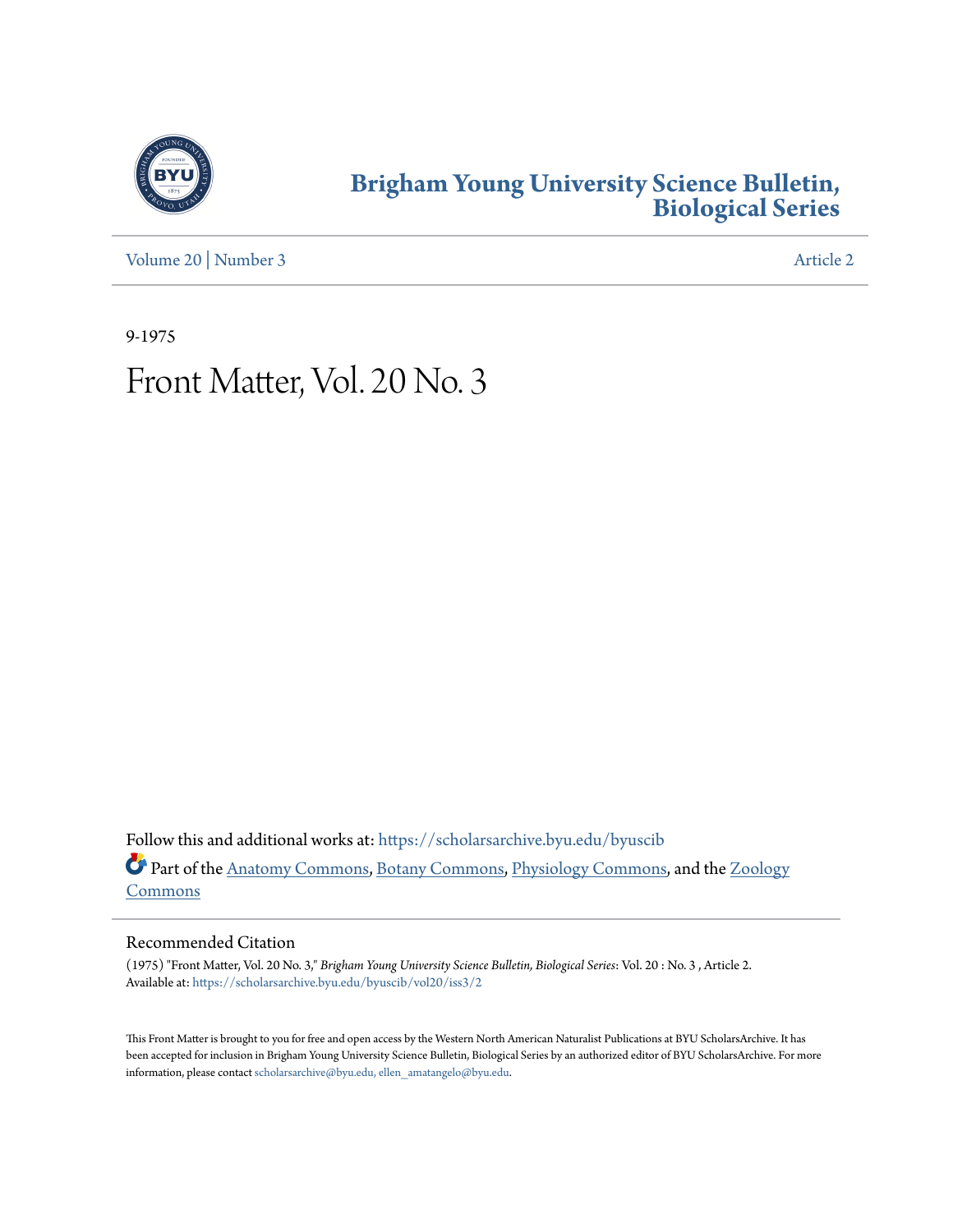Brigham Young University Science Bulletin

## MALLOPHAGA OF VENEZUELAN **MAMMALS**

by

K. C. Emerson and Roger D. Price



BIOLOGICAL SERIES — VOLUME XX, NUMBER <sup>3</sup> SEPTEMBER 1975/ISSN 0068-1024